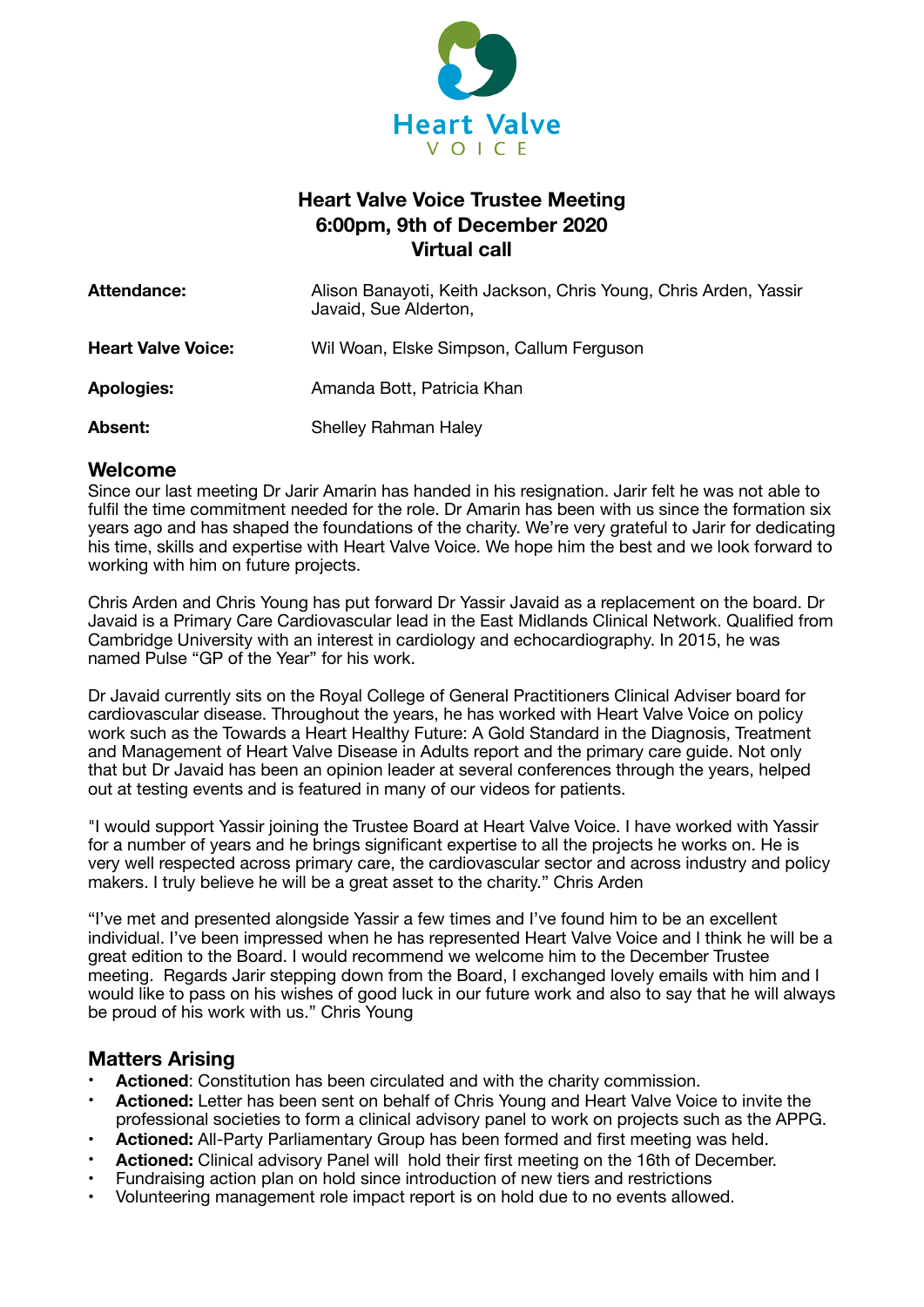- **Action:** Neil Betteridge to conduct a volunteering toolkit.
- **Actions**: Reserved funds will be organised.

Previous Minutes were approved.

## **Projects**

## **Clinical Advisory Panel**

- First meeting to be held on the 16th of December.
- All professional societies have agreed to sit on the panel
- Huon Grey will be the chair of the panel.

## **Photography Competition**

The competition has been paused until the end of January due to new restrictions and further lockdowns.

## **Website and App development**

- Testing period will begin on the 18th of December for the interactive website page.
- Phase 2 planning will begin to create a mobile app to add further features.

## **SCTS Fundraiser 2021**

• We've partnered with SCTS and Welsh Hearts to organiser a virtual fundraising run as part of the conference.

## **Policy**

## **All Party Political Group (APPG)**

- First meeting was held on the 25th of November. Meeting minutes has been agreed upon by all of the members.
- Steve McCabe chaired the meeting.
- Plans to have guest speakers such as Nick Linker.

## **Scotland**

- Wil Woan met with the clinical director for heart valve disease in Scotland.
- Exhibition and testing events in the Scottish Parliament will be held in the spring of 2021. Depending on covid.
- Stakeholders scoping will be completed in the first quarter of 2021.

## **Wales**

- Plans to create case studies in Welsh hospitals.
- Plans to re-evaluate new rules around Tavi patients to follow ESC rules.

## **Primary Care Networks**

- 2021 will concentrate on Primary Care Networks.
- Elske to begin a scoping document about PCN and cardiovascular leads.
- Main items will be around symptoms recognition in both the public and PCN, access to echo and referrals.

## **Valve for Life**

- Heart Valve Voice is the official partner of ESC's Valve for Life
- Valve for Life is centred on TAVI and mitral clips.

## **Website & Social Media Report**

- All social media platforms are continue to grow at a steady pace
- Magazine is in the initial planning stages. Please email Elske if you want to add any comments or suggestions about the next edition.

## **External Funding and Financial Update**

- 2019-2020 accounts is currently with Jennifer the accountant and should be signed off before Christmas.
- Liva Nova will not continue funding valve organisations.
- Boston Medtech has begun funding Heart Valve Voice projects.
- **Actions:** Reserve funds will be established at the start of the new year.
- Actions: bids plans to be established for next year.

## **Other business**

• Trustee meeting for 2021 will be sent out in the new year.